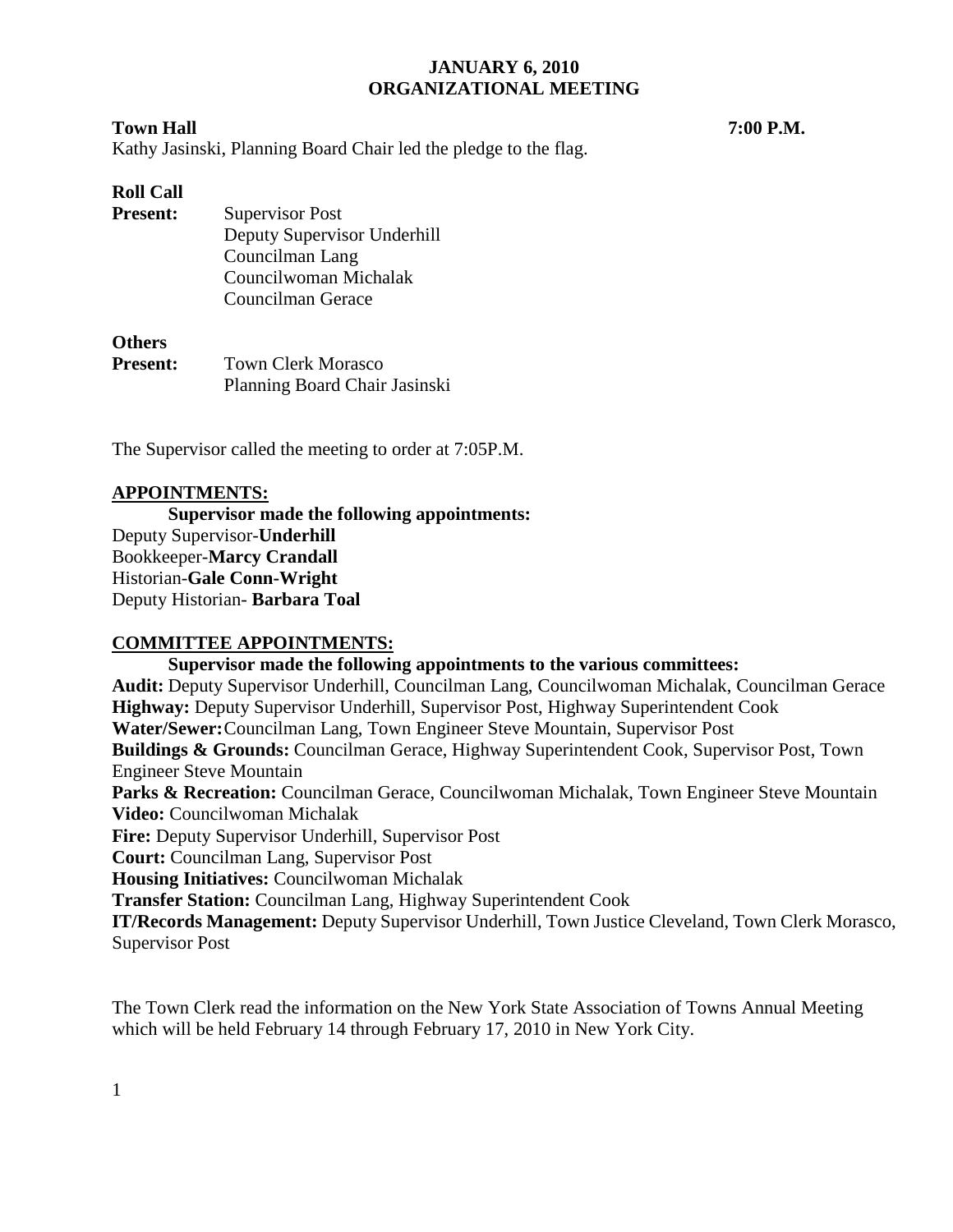## **RESOLUTION NO. 1:**

Councilman Lang offered the following:

## **GENERAL ORGANIZATIONAL RESOLUTION**

**RESOLVED,** that the following appointments be and are hereby made for the one year term beginning January 1, 2010 and ending December 31, 2010:

| OFFICE/DESIGNATION                     | <b>APPOINTEE</b>                                |
|----------------------------------------|-------------------------------------------------|
| Landfill CoordinatorRodney Cook        |                                                 |
|                                        | Registrar of Vital StatisticsTeressa M. Morasco |
| Water/Sewer Billing ClerkSandra Baubie |                                                 |

and be it further

**RESOLVED**, that the following rates, hours, schedules, and conditions be and hereby are established for the one year term beginning January 1, 2010 and ending December 31, 2010;

- a. Mileage reimbursement rate for the use of a private vehicle in the conduct of official Town business shall be \$.550 per mile.
- b. Personal Development expenses for Town officers and employees is hereby authorized to \$1,000.00 per year; each such personal development expense shall require Town Board approval, amounts in excess must be approved by the Town Board. All meals per day shall not exceed \$40.00.
- c. One Employee is hereby authorized to \$1,800.00 to participate in Leadership Genesee, requiring Town Board approval.
- d. The schedule of Regular/Official meeting of the Batavia Town Board shall be the third  $(3<sup>rd</sup>)$ Wednesday of each month, beginning at 7:00 o'clock p.m. and such regular meetings shall be held at the Batavia Town Hall, 3833 West Main Street Road, Batavia, New York.
- e. The Town Highway Superintendent is hereby authorized to make purchases under the Genesee County Contract.
- f. Office hours at the Town Hall are hereby set at 8:30 a.m. until 4:30 p.m., Monday, Tuesday, Thursday, and Friday, Wednesday, 8:30 a.m. until 7:00 p.m., excepting recognized holidays.
- g. The Daily News (Batavia) is hereby designated as the Town's official newspaper.

**Second by:** Deputy Supervisor Underhill **Ayes:** Lang, Underhill, Michalak, Gerace, Post **APPROVED by unanimous vote** (5-0)

## **RESOLUTION NO. 2:**

Deputy Supervisor Underhill offered the following:

## **ADOPTION OF SALARIES FOR 2010**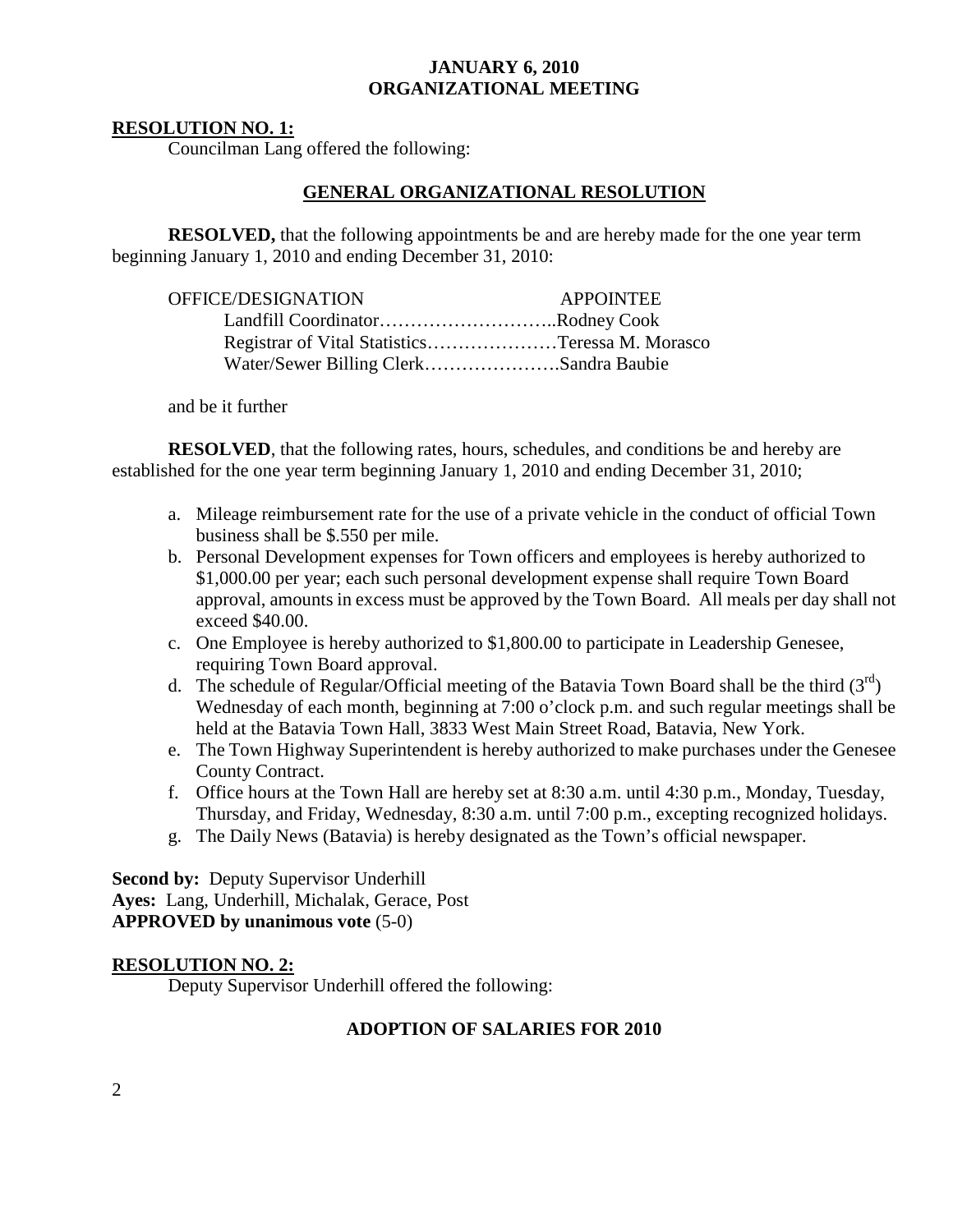**RESOLVED**, the Batavia Town Board hereby adopts the following salaries for 2010

## **ELECTED**

| <b>ELECTED</b>                |             |
|-------------------------------|-------------|
| Supervisor                    | \$30,000.00 |
| Deputy Supervisor             | \$15,000.00 |
| Councilman (3)                | \$10,000.00 |
| Town Clerk/Tax Collector      | \$45,047.00 |
| <b>Highway Superintendent</b> | \$58,861.00 |
| Town Justice (2)              | \$21,542.00 |

#### **APPOINTED**

| Assessor                                  | \$51,912.00              |
|-------------------------------------------|--------------------------|
| Secretary to the Supervisor               | $$20.50$ per hour        |
| Engineer                                  | \$59.48 per hour         |
| Supervisor's Bookkeeper                   | $$15.00$ per hour        |
| <b>Court Clerk - Fulltime</b>             | $$15.00$ per hour        |
| Court Clerk – Part-time                   | $$12.50$ per hour        |
| <b>Court Security</b>                     | \$18.00 per hour         |
| Deputy Town Clerk/Tax Collector           | $$17.05$ per hour        |
| <b>Water/Sewer Clerk</b>                  | $$17.05$ per hour        |
| <b>Registrar of Vital Statistics</b>      | \$697.00                 |
| Historian                                 | \$1,000.00               |
| Water/Sewer Foreman                       | \$8,902.00               |
| <b>Sanitary Landfill Coordinator</b>      | \$2,348.00               |
| <b>Superfund Landfill Coordinator</b>     | \$2,348.00               |
| <b>Building Inspector</b>                 | \$30.65 per hour         |
| <b>Building Inspector-Deputy</b>          | $$18.87$ per hour        |
| Planning Board Chairman                   | \$5,200.00               |
| <b>Planning Board Secretary</b>           | \$125.00 per meeting     |
| Planning Board Members (7)                | \$75.00 per meeting      |
| Zoning Board of Appeals Members (4)       | \$50.00 per meeting      |
| Zoning Board Chairman                     | \$1,320.00               |
| <b>Zoning Board Secretary</b>             | \$75.00 per meeting      |
| Water/Sewer Maintenance Employee          | $$20.10$ per hour        |
| Sr. Wtr/Sewer Maintenance Employee        | \$20.32 per hour         |
| Part Time Water/Sewer Laborer             | $$15.00$ per hour        |
| Highway Employees (MEO)                   | $$20.10$ per hour        |
| Highway Mechanic                          | \$20.32 per hour         |
| <b>Full Time Heavy Equipment Operator</b> | \$20.32 per hour         |
| Full Time Highway Laborer                 | $$13.08$ per hour        |
| Part Time Clerk-Typist                    | \$9.00 to \$13.20 per hr |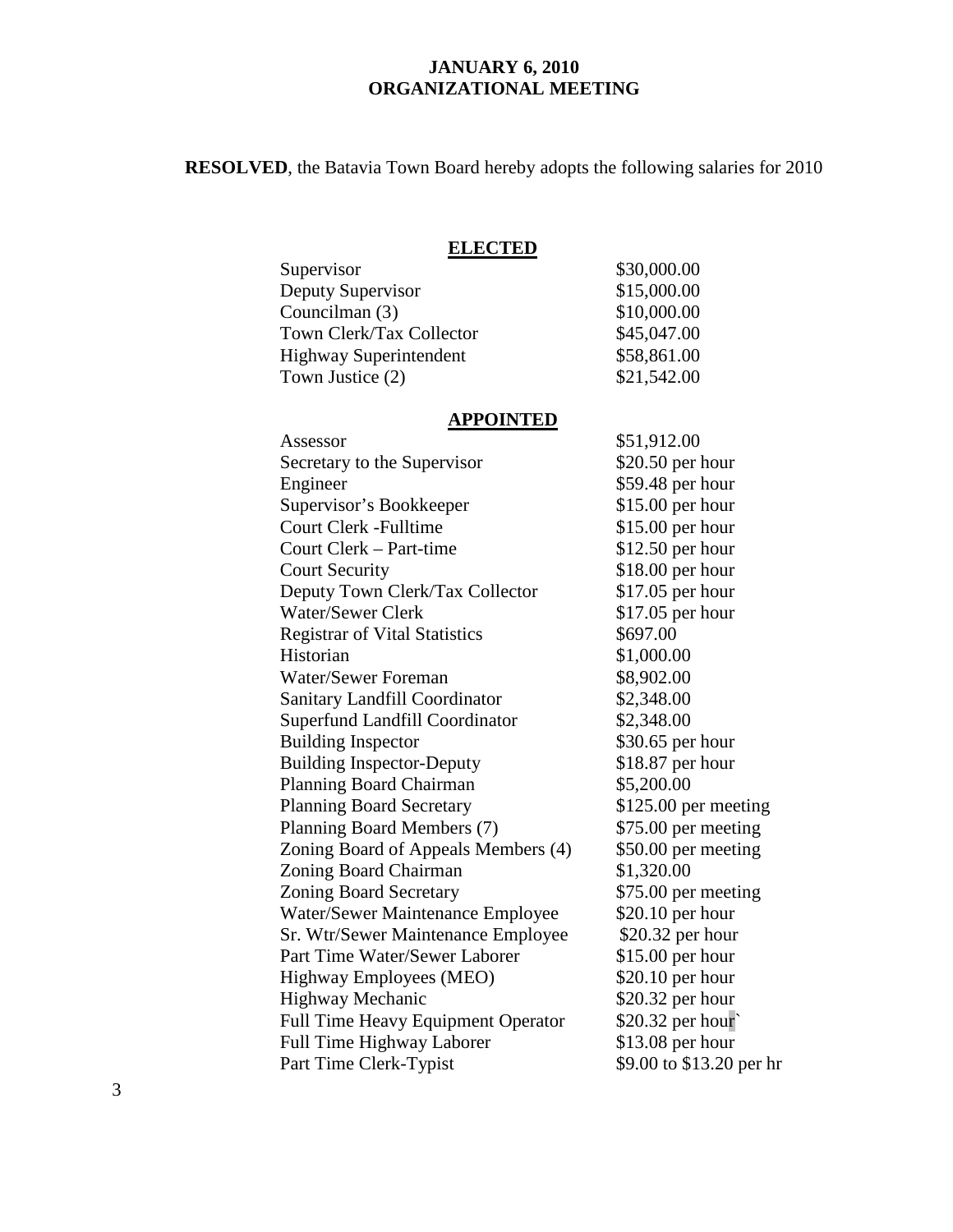Part Time Inventory Clerk/Indexing Clerk \$9.00 to \$14.00 per hr Highway Employees Part Time \$10.71 per hour Transfer Station Attendant \$13.20 per hour Highway Clerk/Typist \$13.20 per hour Part Time Assessment Clerk \$15.38 per hour

**Second by:** Councilman Gerace **Ayes:** Underhill, Gerace, Lang, Michalak, Post **APPROVED by unanimous vote** (5-0)

### **RESOLUTION NO. 3:**

Supervisor Post offered the following:

## **RESOLUTION ESTABLISHING WORKDAY FOR ELECTED AND APPOINTED OFFICIALS**

**RESOLVED,** the Batavia Town Board hereby establishes the following as a standard workday for elected and appointed officials for the purpose of determining days worked reportable to the New York State and Local Employees' Retirement System:

## **ELECTED OFFICIALS**

Supervisor Deputy Supervisor Councilperson Town Justice

Five day work week, six (6) hour day.

Town Clerk/Tax Collector Superintendent of Highways

Five day work week, eight (8) hour day.

## **APPOINTED OFFICIALS**

Members of Board of Zoning Appeals Members of Planning Board Town Engineer Secretary to Supervisor Clerk-Typist Financial Clerk-Typist Clerk-Stenographer Court Officer Justice Clerk

Five day work week, six (6) hour day.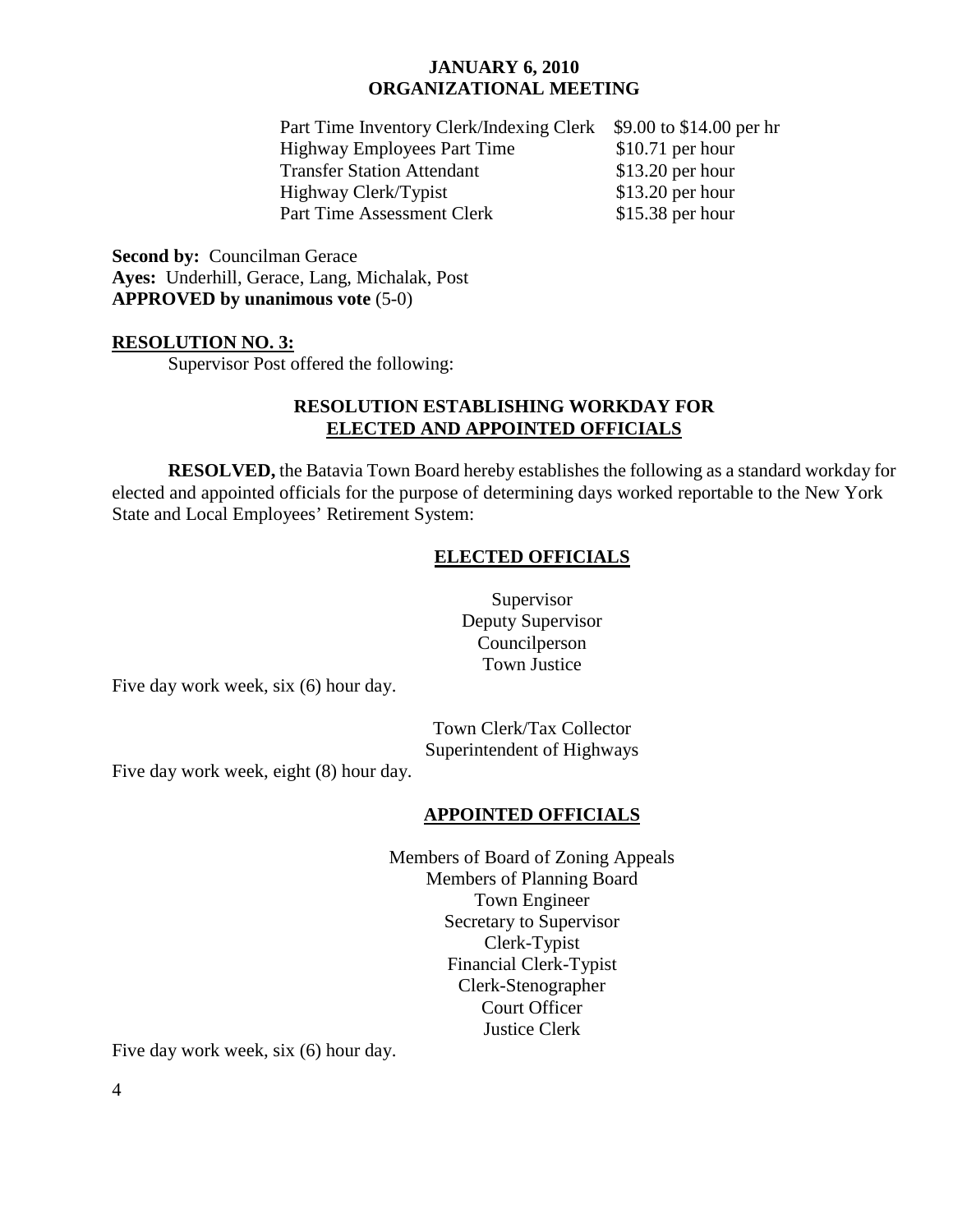Deputy Town Clerk Water/Sewer Billing Clerk Building Inspector Assessor

Five day work week, eight (8) hour day.

**Second by: Deputy Supervisor Underhill Ayes:** Post, Underhill, Michalak, Gerace, Lang **APPROVED by unanimous vote** (5-0)

## **RESOLUTION NO. 4:**

Councilwoman Michalak offered the following:

## **ESTABLISHING RULES OF PROCEDURE OF THE BATAVIA TOWN BOARD FOR 2010**

 **RESOLVED,** that the Batavia Town Board hereby establishes and adopts the following Rules of Procedure for the year 2010:

- **1.) RULES OF ORDER:** The conduct of meetings of the Batavia Town Board shall be governed by the provisions of Robert's Rules of Order, with the following exceptions (1.) all votes of the Batavia Town Board shall be oral, and the names of all Town Board members present and their votes shall be recorded and entered into the official minutes by the Town Clerk, (2.) in other instances where Roberts Rules contradicts Town Law, Town Law will prevail.
- **2.) TIMELY DISTRIBUTION:** Those items requiring the attention of the Town Board, as well as those items necessary to the conduct of regular meetings (i.e., agendas, minutes of previous meetings, prepared resolutions, contracts) should be available to Town Board members not later than the close of business on the Friday prior to the meeting at which action is scheduled. The Board will not act on such items (received later than described), and action on items received untimely by Board Members will be deferred to the next regularly scheduled Town Board meeting. To accommodate unforeseen circumstances, however, this rule may be suspended by an affirmative majority vote of the Town Board.
- **3.) PUBLIC PARTICIPATION:** The responsible and orderly participation of the public (i.e., the audience actually present) at official meetings of the Batavia Town Board shall be encouraged and shall be permitted according to the Rules for Public Participation as may be adopted by resolution of the Town Board.
- **4.) PUT THE QUESTIONS:** A Town Board Member, by motion may request, "that a question be now put to vote". A motion to "put the question" is not debatable or subject to amendments. The main question shall be on the passage of the matter under consideration, but when amendments are pending the question shall first be taken upon amendments in there order. A motion to "put the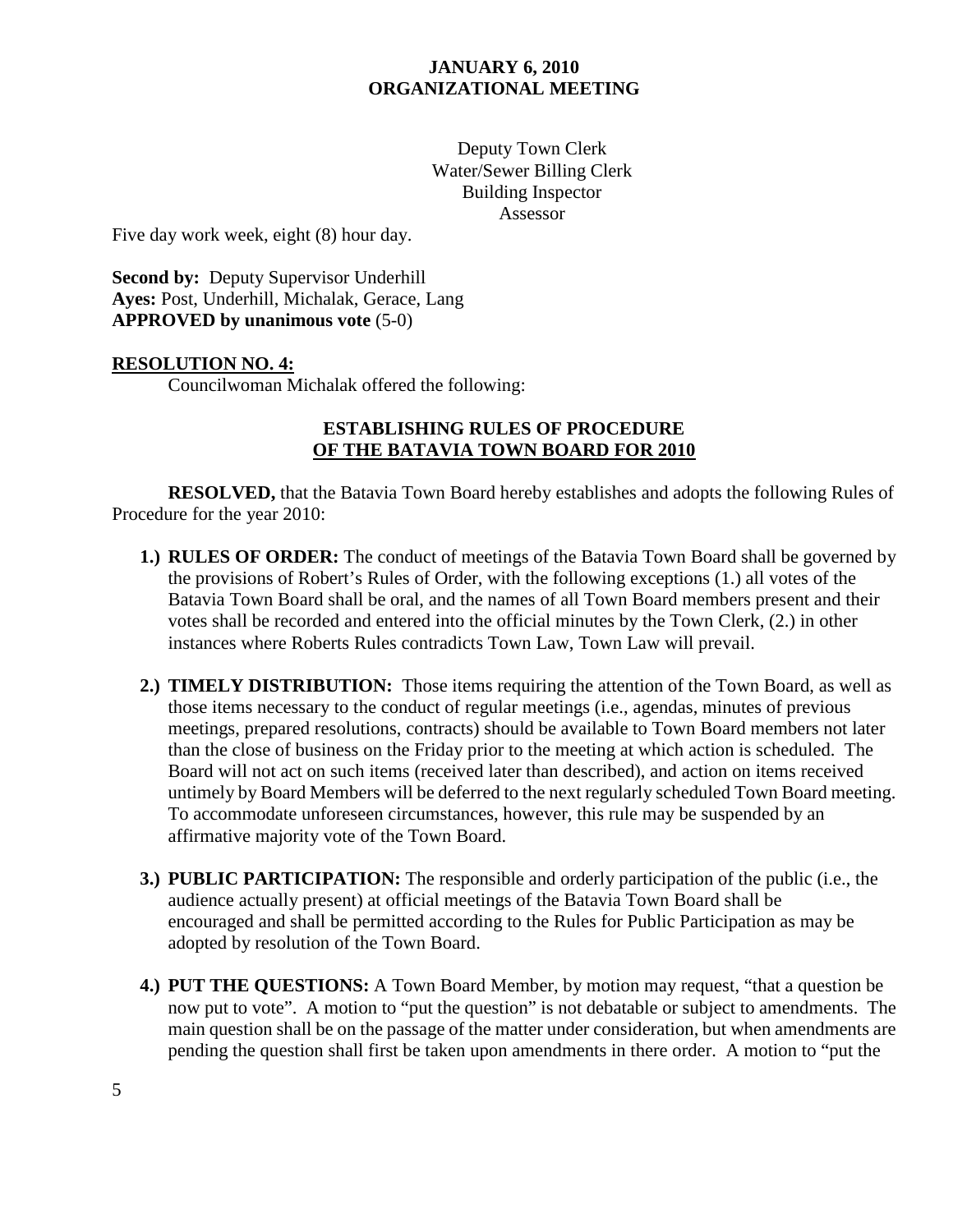question" shall be seconded and passed by a roll call of an affirmative majority vote of the Town Board.

- **5.) OFFICIAL MINUTES:** The Town Clerk in accordance with Town Law Section 30 (1) "shall keep a complete and accurate record of the proceedings of each meeting", but it is not necessary to keep a record of the proceedings verbatim. The Town Clerk's function in taking the minutes is purely ministerial and he/she has no discretion to include in the minutes only those discussions, which he/she thinks are important. Therefore all discussion and proceedings, unless they fall under a specific statutory requirement, will be recorded referencing the main points only.
- **6.) AUDIT:** An Audit Committee consisting of all four (4) Town Board Members shall be appointed by the Town Supervisor. Individual vouchers of the Abstract shall indicate the recommendation of the Town Supervisor for Audit Committee approval.

**Second by:** Councilman Gerace **Ayes:** Michalak, Gerace, Lang, Underhill, Post **APPROVED by unanimous vote** (5-0)

## **RESOLUTION NO. 5:**

Councilman Gerace offered the following:

## **POLICY CONCERNING PUBLIC PARTICIPATION AT TOWN BOARD MEETINGS**

**WHEREAS,** the Batavia Town Board is interested in and is receptive to the genuine concerns and sincere expressions of all Town residents.

**RESOLVED,** the Supervisor will provide for an orderly and productive forum for public (audience) participation at all meetings of the Town Board, where such participation will be afforded to all residents equally.

**RESOLVED,** each speaker will be limited to five (5) minutes to speak, if necessary, at the time of Public Participation, however they or anyone else may also speak for five (5) minutes at the time a resolution is being discussed.

**Second by:** Councilman Lang **Ayes:** Gerace, Lang, Underhill, Michalak, Post **APPROVED by unanimous vote** (5-0)

## **RESOLUTION NO. 6:**

Councilman Lang offered the following:

## **DESIGNATION OF OFFICIAL DEPOSITORY**

**RESOLVED,** that the Batavia Town Board hereby designates the following as official depository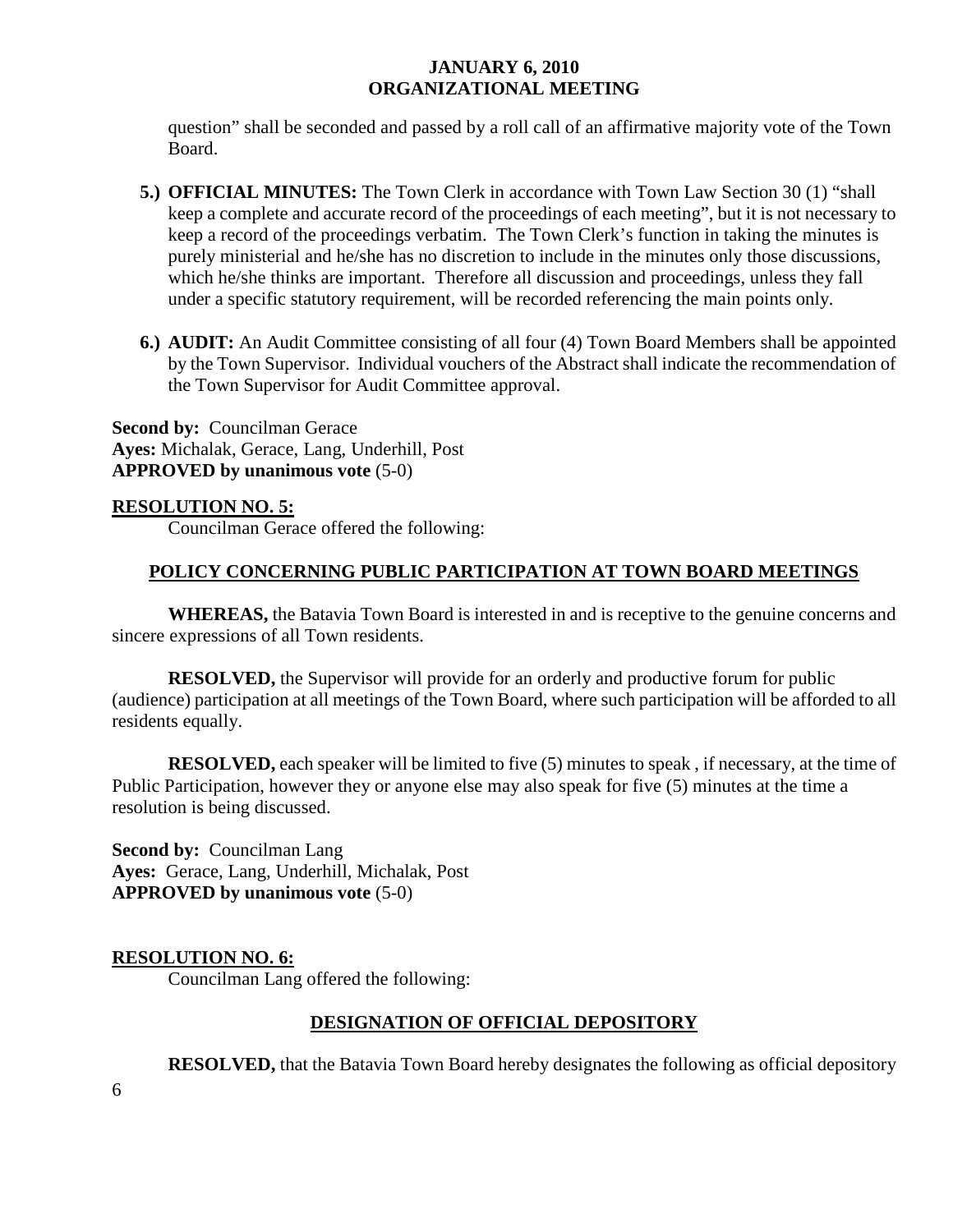of the Town of Batavia for all operational accounts:

## Five Star Bank – Batavia, New York

**RESOLVED,** that the Batavia Town Board hereby designates the following as official depository of the Town of Batavia for Investment purposes:

- 1. M&T Bank, Oakfield, New York
- 2. Five Star Bank, Batavia, New York
- 3. Key Bank, Batavia, New York
- 4. Bank of Castile, Batavia, New York
- 5. First Niagara Bank, Batavia, New York

**Second by:** Councilwoman Michalak **Ayes:** Lang, Michalak, Gerace, Underhill, Post **APPROVED by unanimous vote** (5-0)

## **RESOLUTION NO. 7:**

Deputy Supervisor Underhill offered the following:

# **APPROVAL OF OFFICIAL BLANKET UNDERTAKING**

 **WHEREAS,** Public Officer Law §11(2) provides that in lieu of any individual undertaking as required by law, the Town Board may approve the procurement of a blanket undertaking from any duly authorized corporate surety covering the officers, clerks and employees of the Town, and

**WHEREAS,** such blanket undertaking must be approved as to form, manner of execution and sufficiency of surety, by the Town Board and filed in the same manner as individual undertakings, and

**WHEREAS,** the section further provides that any such blanket undertaking entered into after January 1, 1978 must indemnify against losses caused by the failure of the officers or employees to faithfully perform their duties or by their fraudulent or dishonest acts.

# **NOW, THEREFORE, BE IT**

 **RESOLVED,** that the Supervisor is hereby authorized and directed to procure a blanket undertaking for all Town officers and employees, for the amount of one hundred thousand dollars (\$100,000.00) the cost of which the blanket undertaking shall become a Town charge; and be it further;

**RESOLVED,** that upon execution of the blanket undertaking, said undertaking shall immediately be filed in the Office of the Town Clerk of the Town of Batavia, New York.

**Second by:** Councilman Gerace **Ayes:** Underhill, Gerace, Lang, Michalak, Post **APPROVED by unanimous vote** (5-0)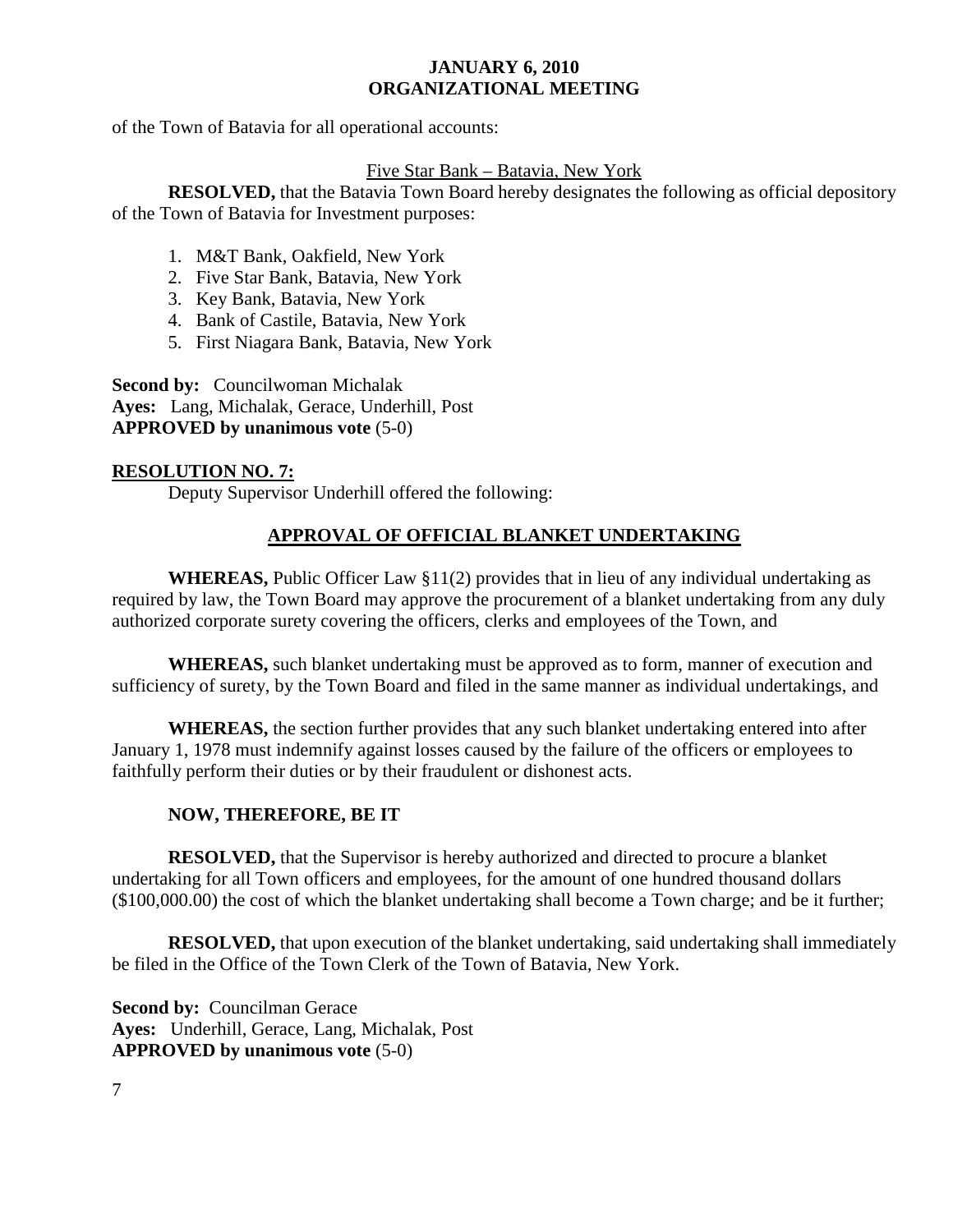## **RESOLUTION NO. 8:**

Supervisor Post offered the following:

## **AUTHORIZATION OF PETTY CASH**

 **RESOLVED,** pursuant to Section 64-1a of the Town Law the Batavia Town Board hereby authorizes a petty cash fund for the Town Clerk/Tax Collector not to exceed two hundred (\$200.00) dollars.

**Second by:** Deputy Supervisor Underhill **Ayes:** Post, Underhill, Michalak, Gerace, Lang **APPROVED by unanimous vote** (5-0)

## **RESOLUTION NO. 9:**

Councilwoman Michalak offered the following:

## **AUTHORIZATION FOR THE SUPERVISOR TO PAY CERTAIN CLAIMS PRIOR TO AUDIT**

**RESOLVED,** pursuant to Section 118 of the Town Law the Batavia Town Board hereby authorizes the Supervisor to pay claims for public utilities, postage, freight and express charges, before they are audited.

**Second by:** Councilman Lang **Ayes:** Michalak, Lang, Underhill, Gerace, Post **APPROVED by unanimous vote** (5-0)

## **RESOLUTION NO. 10:**

Councilman Gerace offered the following:

## **AGREEMENT FOR THE EXPENDITURE OF HIGHWAY MONEYS**

 **WHEREAS,** the Town Board and Town Highway Superintendent should enter into an agreement relative to the expenditure of highway moneys for repair and improvement of Town Highways (Highway Law 284);

**WHEREAS,** the agreement must be prepared in duplicate, signed by a majority of the Town Board Members and the Highway Superintendent and filed with the Town Clerk and the Genesee County Highway Department.

**RESOLVED,** the Batavia Town Board hereby adopts the Town Highway Superintendent Agreement relative to the expenditure of Highway moneys for repair and improvement of Town Highways, as presented by the Town of Batavia Highway Superintendent.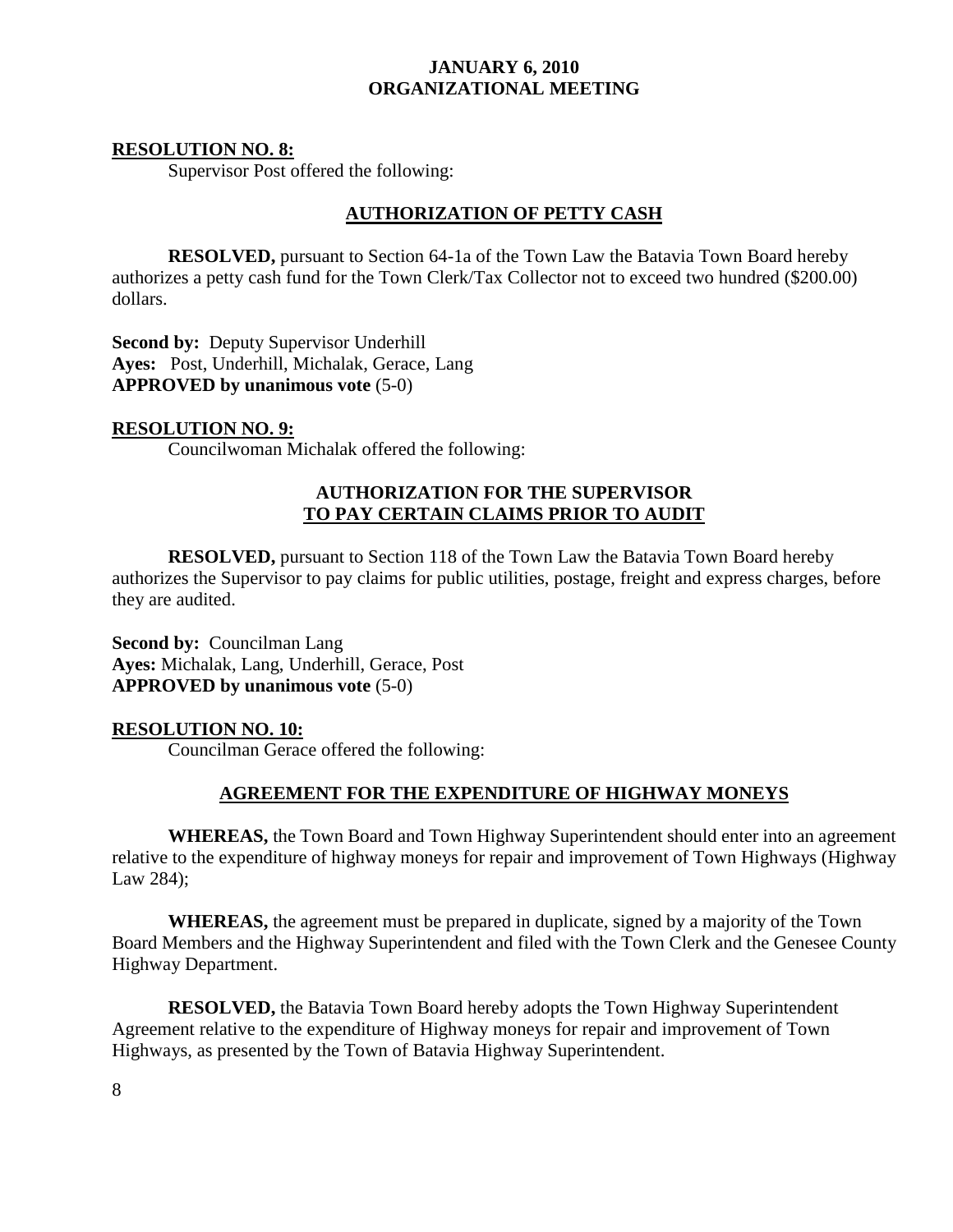**Second by:** Deputy Supervisor Underhill **Ayes:** Gerace, Underhill, Michalak, Lang, Post **APPROVED by unanimous vote** (5-0)

## **RESOLUTION NO. 11:**

Councilman Lang offered the following:

## **APPLICATIONS FOR APPOINTMENTS IN THE TOWN OF BATAVIA**

**RESOLVED,** in order to encourage the participation of all Town residents in the governmental and political process of the Town the following criteria will be used:

- 1. Appointments will be made based on qualifications.
- 2. Positions will be advertised in the Towns Official newspaper, The Daily News.
- 3. The attached application form will be the official form to be used for submission by the applicants to the Town Board for consideration.

**Second by:** Councilman Gerace **Ayes:** Lang, Gerace, Underhill, Michalak, Post **APPROVED by unanimous vote (5-0)** 

## **RESOLUTION NO. 12:**

Deputy Supervisor Underhill offered the following:

## **AUTHORIZING APPOINTMENT OF ATTORNEY FOR THE TOWN**

**RESOLVED,** that the Batavia Town Board hereby appoints Kevin Earl as attorney for the Town, for the one (1) year term beginning January 1, 2010 and ending December 31, 2010 one hundred, fifty dollars (\$150.00) per hour (letter attached).

**FURTHER RESOLVED** that all legal services must first receive approval from the Town Board, however, to avoid any delay in legal proceedings of the Town, the Supervisor is hereby authorized to approve during the interim of monthly meetings, legal fees not to exceed two thousand dollars (\$2,000.00). The law firm of Harris Beach LLC, counsel for the Town of Batavia Landfill Superfund site and Hodgson Russ Attorneys LLP, Counsel for Labor Negotiations are excluded from this resolution.

**FURTHER RESOLVED,** that all Town Board members have a legal right to confer with the Town Attorney at any time.

**Second by:** Councilman Lang **Ayes:** Underhill, Lang, Michalak, Gerace, Post **APPROVED by unanimous vote** (5-0)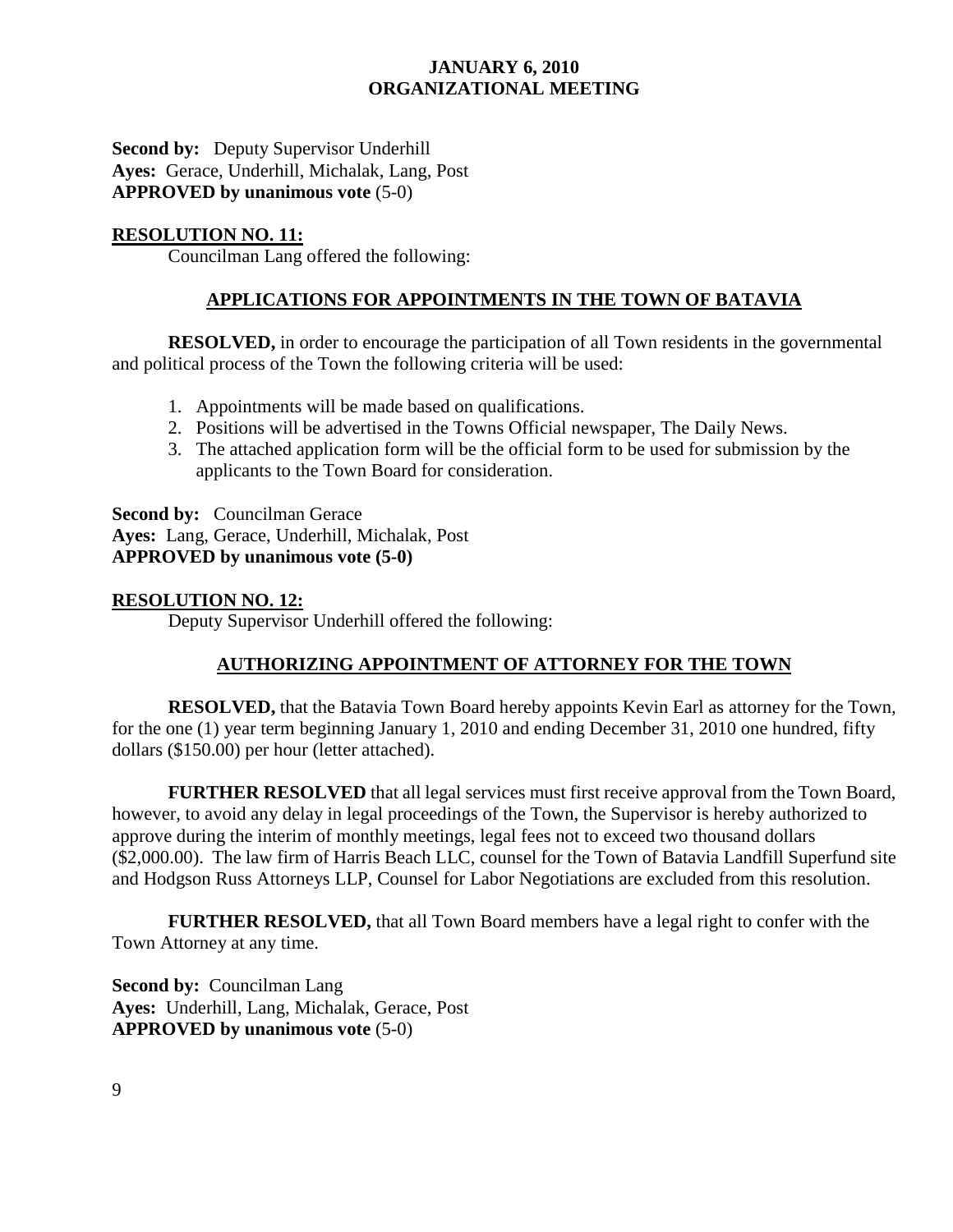#### **RESOLUTION NO. 13:**

Supervisor Post offered the following:

## **AUTHORIZING CONSULTING SERVICES**

 **RESOLVED,** all consulting services must first receive approval from the Town Board, however to avoid the delay of development or any other project requiring consulting services in the Town, the Supervisor is hereby authorized to approve, during the interim of monthly meetings, engineering costs not to exceed two thousand dollars (\$2,000.00); and be it further

**RESOLVED,** all monthly invoices are required by the Town, and payment of any invoices received later than the first Wednesday before the regularly scheduled Town Board Meeting may be delayed to the following month. Consulting costs for each task performed must be itemized on separate invoices. Invoices must be sent to the Supervisor.

**Second by:** Councilwoman Michalak **Ayes:** Post, Michalak, Gerace, Lang, Underhill **APPROVED by unanimous vote** (5-0)

## **RESOLUTION NO. 14:**

Councilwoman Michalak offered the following:

#### **AUTHORIZING APPOINTMENT OF TOWN PROSECUTOR**

**RESOLVED,** the Batavia Town Board hereby reappoints Theron E. Howard as Prosecutor for the Town of Batavia at the same cost as 2009, \$550.00 per week for a one (1) year term beginning January 1, 2010 and ending December 31, 2010. This will be an all-inclusive fee with no additional charges or deletions of any nature (letter attached).

**Second by:** Councilman Lang **Ayes:** Michalak, Lang, Underhill, Gerace, Post **APPROVED by unanimous vote** (5-0)

## **RESOLUTION NO. 15:**

Councilman Gerace offered the following:

## **VIDEO TAPING**

**WHEREAS,** as the Batavia Town Board wishes that the Town Board meeting proceedings of the Town of Batavia be attainable and accessible to as many citizens as possible.

**RESOLVED,** the Batavia Town Board hereby authorizes the video taping of the Town Board Meetings to be later produced on Cable TV and that the tape recordings will be retained for a period of one (1) year.

10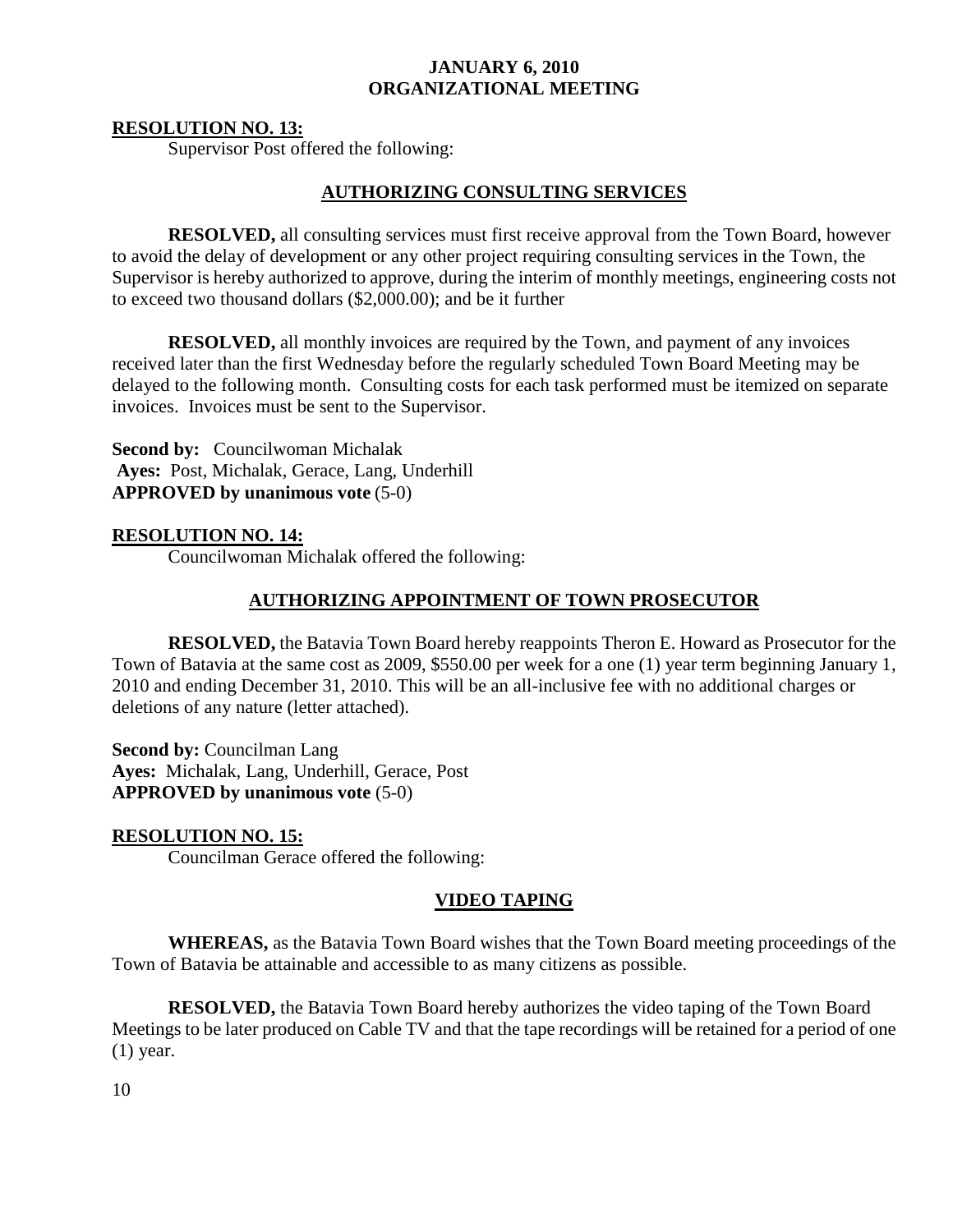**RESOLVED,** the Batavia Town Board authorizes the payment of forty-five dollars (\$45.00) per hour for taping the meetings.

**FURTHER RESOLVED,** the Public Hearings will be televised at the Town Boards discretion and will be decided at the time the Public Hearing is called.

**Second by:** Councilman Lang **Ayes:** Gerace, Lang, Underhill, Michalak, Post **APPROVED by unanimous vote** (5-0)

## **RESOLUTION NO. 16:**

Councilman Lang offered the following:

## **PAYROLL SCHEDULE FOR 2010**

**RESOLVED**, the Batavia Town Board hereby adopts the payroll schedule for 2010 to be bi-weekly for all employees with the exception of the Town Planning Board Members, the Zoning Board of Appeals Members, and the Historian, which will be monthly.

**Second by: Deputy Supervisor Underhill Ayes:** Lang, Underhill, Michalak, Gerace, Post **APPROVED by unanimous vote** (5-0)

#### **RESOLUTION NO. 17:**

Deputy Supervisor Underhill offered the following:

## **RESOLUTION ESTABLISHING HOLIDAY SCHEDULE**

**RESOLVED,** the Batavia Town Board hereby establishes the following Holiday Schedule for

#### 2010:

January 1, 2010 New Year's Day

February 15, 2010 President's Day

April 2, 2010 Good Friday

May 31, 2010 Memorial Day

July 5, 2010 Independence Day

September 6, 2010 Labor Day

October 11, 2010 Columbus Day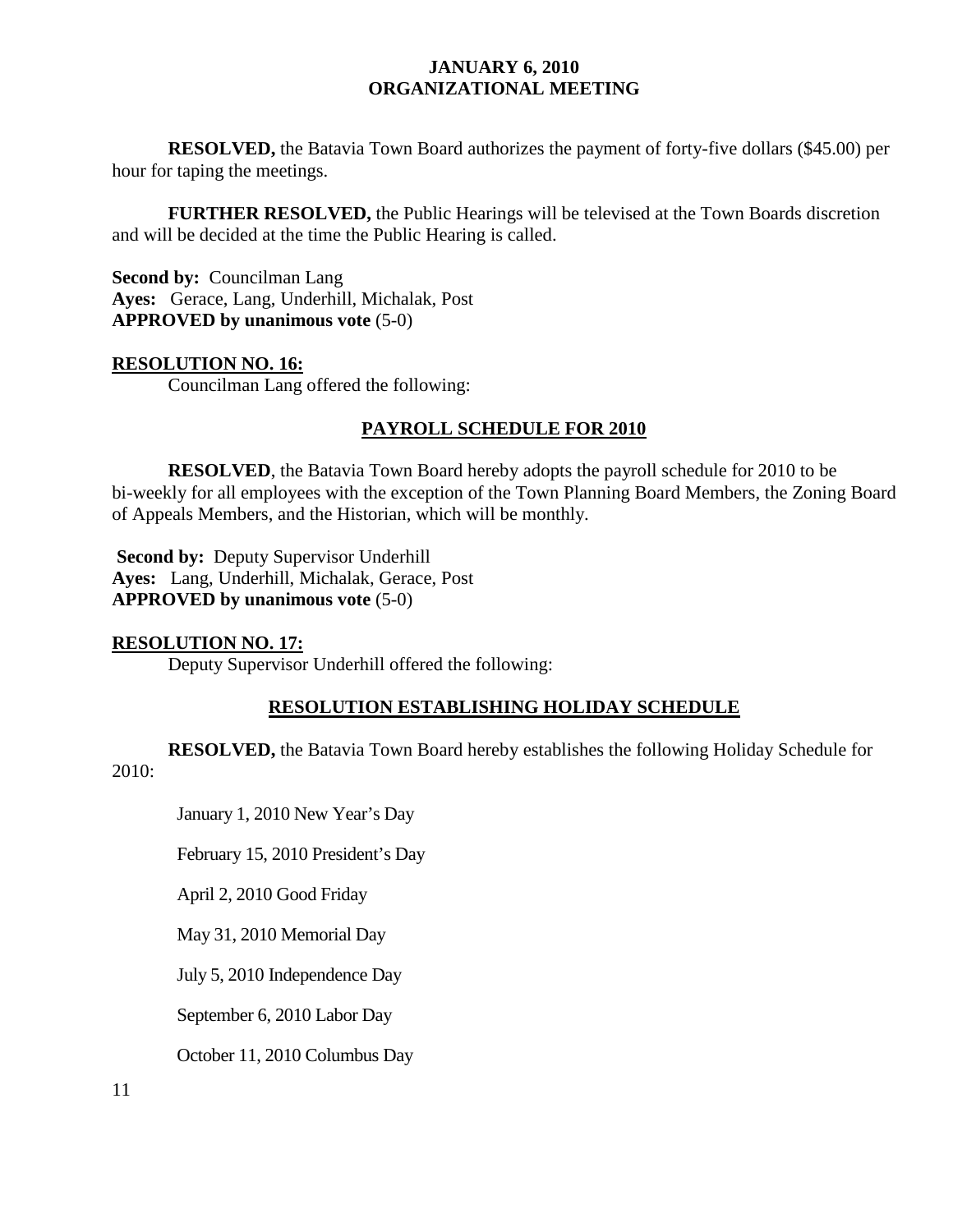November 11, 2010 Veteran's Day

November 25, 2010 and November 26, 2010 Thanksgiving

December 23, 2010 Half Day - Closing at 12:00 P.M.

December 24, 2010 Christmas Day

December 30, 2010 Half Day - Closing at 12:00 P.M.

December 31, 2010 New Year's Day

**Second by:** Councilman Lang **Ayes:** Underhill, Lang, Michalak, Gerace, Post **APPROVED by unanimous vote** (5-0)

## **RESOLUTION NO. 18:**

Supervisor Post offered the following:

## **APPOINTMENT TO PLANNING BOARD**

**WHEREAS,** Lou Paganello, 44 Edgewood Drive, Batavia, New York, term on the Town of Batavia Planning Board expired on December 31, 2009.

## **NOW, THEREFORE, BE IT**

**RESOLVED,** the Batavia Town Board hereby appoints/ re-appoints Lou Paganello to the Town of Batavia Planning Board commencing immediately and expiring December 31, 2016; and be it further

**RESOLVED,** the member appointed is subject to completing the required training within each calendar year; and be it further

**RESOLVED,** if the training is incomplete, the Town Board will consider the position vacant and re-advertise to fill the vacancy.

**Second by:** Councilman Gerace **Ayes:** Post, Gerace, Lang, Underhill, Michalak **APPROVED by unanimous vote** (5-0)

## **RESOLUTION NO. 19:**

Councilwoman Michalak offered the following:

## **APPOINTMENT TO ZONING BOARD OF APPEALS**

**WHEREAS,** John Della Penna, 8910 Lehigh Avenue, Batavia, New York, term on the Town of Batavia Zoning Board of Appeals expired on December 31, 2009.

12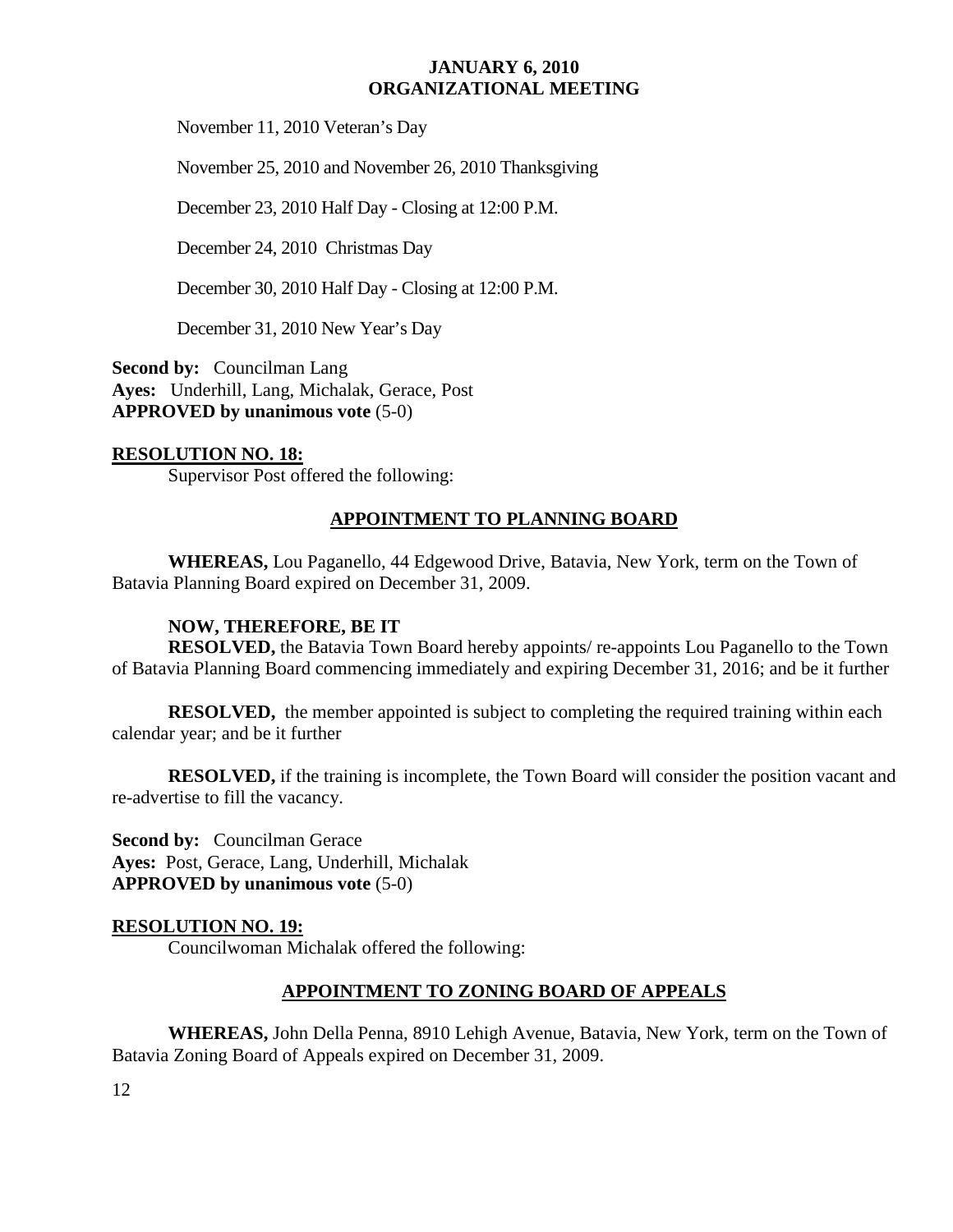## **NOW, THEREFORE, BE IT**

**RESOLVED,** the Batavia Town Board hereby appoints/reappoints John Della Penna to the Town of Batavia Zoning Board of Appeals commencing immediately and expiring December 31, 2014; and be it further

**RESOLVED,** member appointed is subject to completing the required training within each calendar year; and be it further

**RESOLVED,** if the training is incomplete, the Town Board will consider the position vacant and re-advertise to fill the vacancy.

**Second by:** Councilman Gerace **Ayes:** Michalak, Gerace, Lang, Underhill, Post **APPROVED by unanimous vote** (5-0)

## **RESOLUTION NO. 20:**

Councilman Gerace offered the following:

## **APPOINTMENT OF ALTERNATE PLANNING BOARD MEMBER**

**WHEREAS**, Donald Partridge, 4957 Ellicott Street Road , Batavia, New York, term on the Town of Batavia Planning Board as an alternate planning board member expired on December 31, 2009;

## **NOW, THEREFORE, BE IT**

**RESOLVED**, the Batavia Town Board hereby appoints/ re-appoints Donald Partridge to the Town of Batavia Planning Board as an alternate member commencing immediately and expiring December 31, 2011; and be it further

**RESOLVED,** the member appointed is subject to completing the required training within each calendar year; and be it further

**RESOLVED,** if the training is incomplete, the Town Board will consider the position vacant and re-advertise to fill the vacancy.

**Second by:** Councilman Lang **Ayes:** Gerace, Lang, Underhill, Michalak, Post **APPROVED by unanimous vote** (5-0)

## **RESOLUTION NO. 21:**

Councilman Lang offered the following:

## **APPOINTMENT TO BOARD OF ETHICS- 2010**